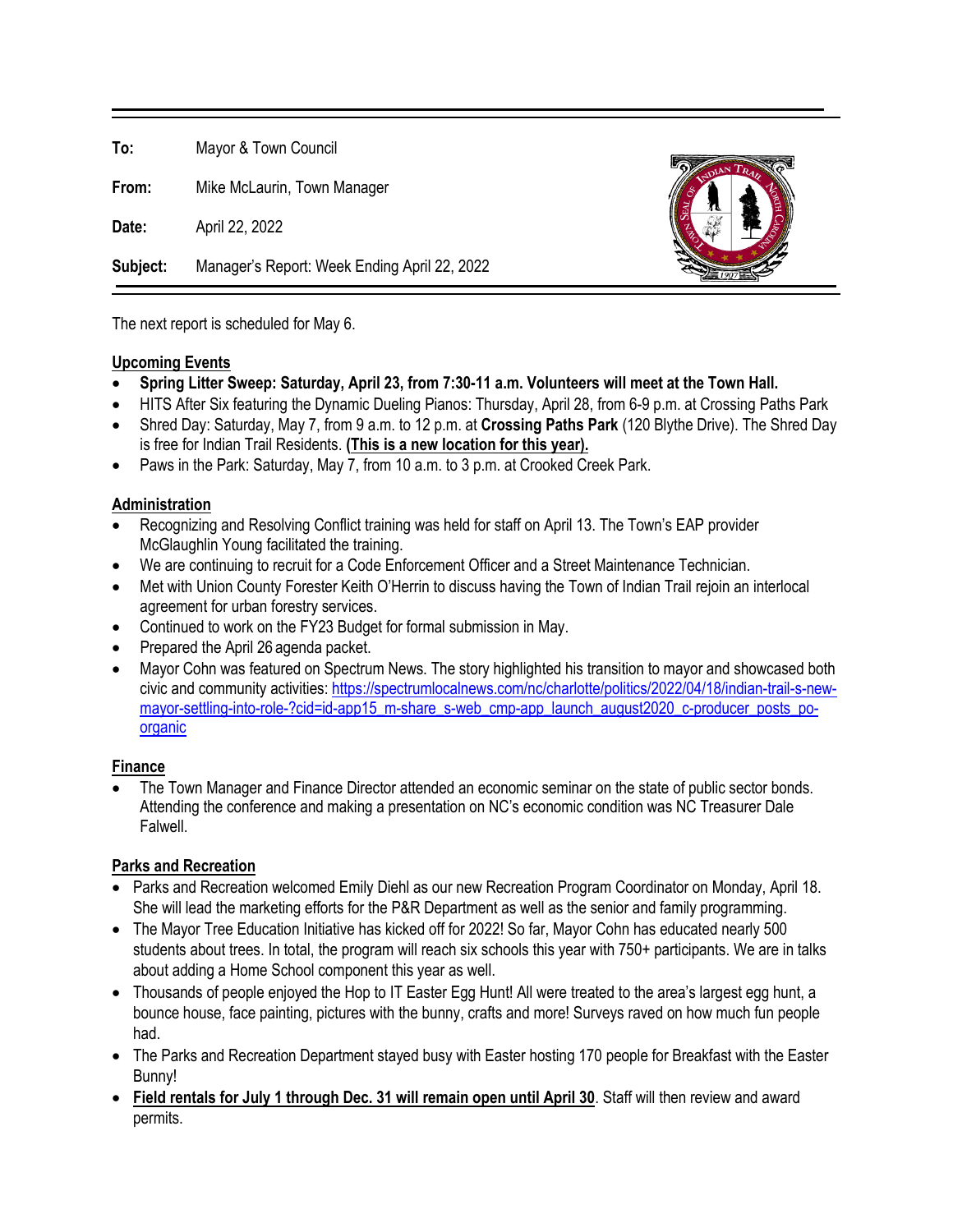#### **Manager's Report April 22, 2022 Page 2**

• Staff has completed its second review of Land Design's Open Space and Park Development Study. This study is the next logical step from the Parks and Recreation Master Plan. The study will identify park development opportunities for the Town. Once the internal review is completed, the plan will be forwarded to the Parks and Recreation Advisory Committee and then to the Town Council for final action.

## **Planning**

- Planning Board was held on April 19 and unanimously recommended approval of a conventional rezoning of three parcels owned and adjacent to the Indian Trail Presbyterian Church. A public hearing is set for the May 10 Town Council meeting.
- Community meetings were held on April 20 for the Chestnut Single Family project (annexation and CZ). Most of the residents who attended to ask questions and provide feedback were County or Stallings residents.
- Moore Farm Phase 4 (annexation and CZ approval for 156 single-family homes) submitted for Site Plan Review.
- Coordinating with Ardmore Apartments for final issues with anticipation of granting final COs in the next several weeks.
- The Downtown Masterplan scoping was released, and we have received two responses so far. The deadline to submit is May 2.
- The Comprehensive Plan is in the final stage with a draft expected to be completed by the end of the month.
- Several members of the Planning staff participated in the Mayor's Tree Education Initiative at various elementary schools in Town.

### **Engineering**

- **Indian Trail Park Water Main Improvements Project is completed!**
- Indian Trail Park Stormwater Improvements The contractor will be back onsite to complete the last two culverts in May 2022.
- $\bullet$  1<sup>st</sup> Avenue Phase 2 (stormwater and roadway improvements) The contractor has submitted the fully executed contract. We will schedule the pre-construction meeting once we hear from the contractor on materials.
- FY20/21 Spring Resurfacing Contract The project is currently 98% complete.
- Indian Trail Complete Street 65% plans were submitted for NCDOT review. We are meeting with Duke Energy the first week of May.
- Watershed Management Plan This is going to the Council for approval on April 26.
- MS4 Compliance Services Contract Work continues and is about 70% completed.
- FY21/22 Spring Resurfacing Contract We are working on a contract and engineer's estimate.
- Shady Bluff Improvements We are close to wrapping up 65% design plans. We are also talking with the right-ofway firm.
- Chestnut Square Park Design (Outparcel) The consulting firm has been selected, and we are setting up a meeting to discuss the scope of work and contract next week. This matter will come before the Town Council at its May 10 meeting.